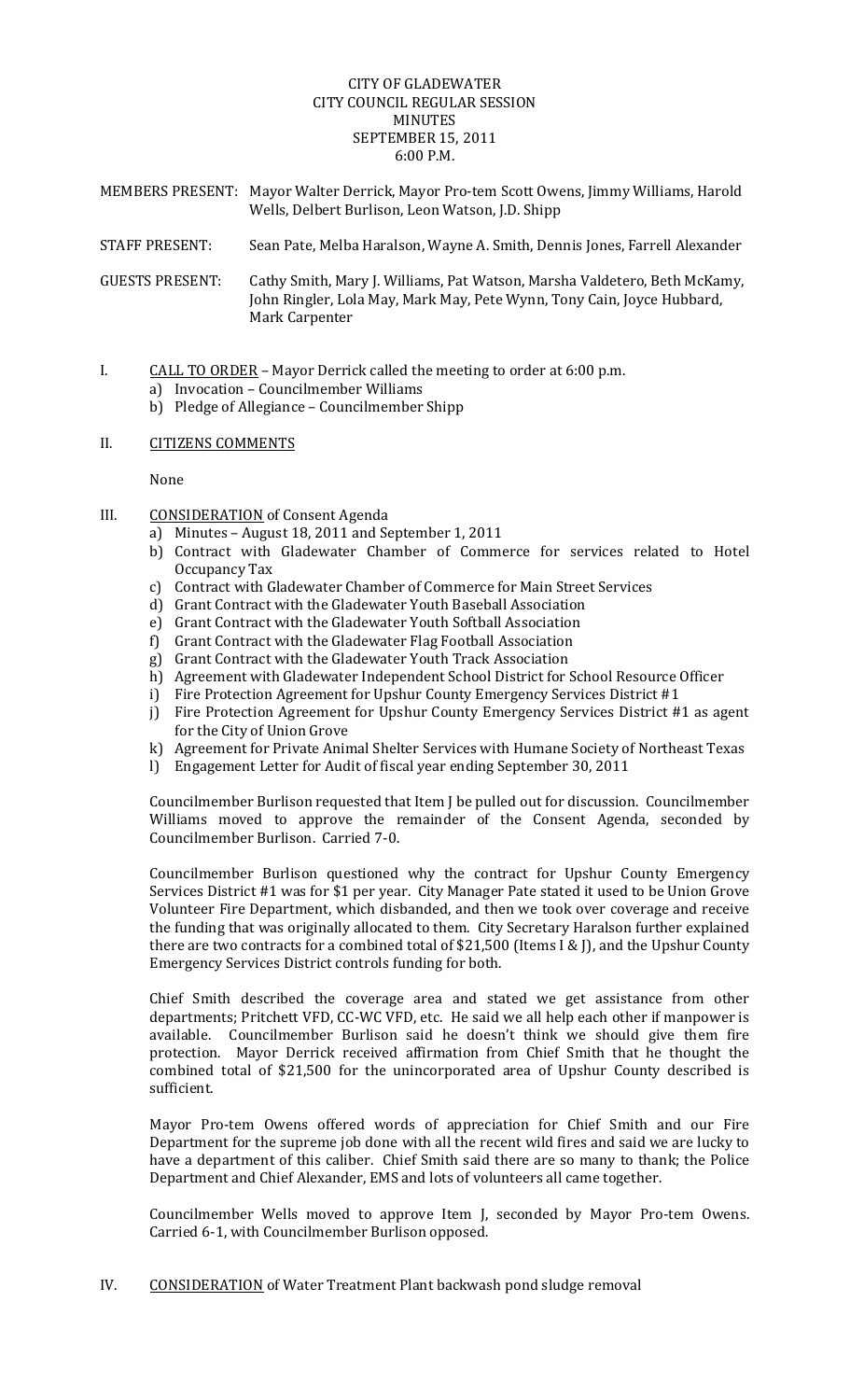City Manager Pate said this is part of the Water Treatment Plant project. TCEQ has issues with the lagoons and sludge removal and KSA Engineers was asked to explore options. He said Gracon Construction is the approved contractor on the project and it looks like their estimate of \$168,499 is in line, and will satisfy TCEQ. The loan funds are now exhausted and we should be able to use the grant funds to pay for this.

 John Ringler, KSA Engineers said he will forward Gracon's estimate to RUS to do the work if the change order is approved. Mr. Ringler then answered questions from the Council.

Mayor Pro-tem Owens moved to approve the change order for \$168,499, seconded by Councilmember Watson. Carried 7‐0.

V. CONSIDERATION of Resolution approving an application for funding through the Texas Department of Agriculture Main Street Program

City Manager Pate described the project and grant application. He said this is only a \$100,000 grant. The remaining cost will have to come from reserves funds. It may be 9 months before we know if we are funded.

Councilmember Burlison moved to approve resolution, seconded by Councilmember Watson. Carried 7‐0.

Mayor Pro‐tem Owens then complimented Marsha Valdetero and the Main Street Board for their work. Those sentiments were echoed by other Council members.

VI. CONSIDERATION of Resolution denying the rate increase, rate plan and deferred accounting order proposed by Southwestern Electric Power Company (SWEPCO), authorizing participation in Cities Advocating Reasonable Deregulation ("CARD")

City Manager Pate explained the resolution and recommended approval.

Councilmember Watson moved to approve, seconded by Councilmember Williams. Carried 7‐0.

VII. CONSIDERATION of nominations for Gregg Appraisal District Board of Directors

Councilmember Williams moved to nominate Daryl Atkinson with our 37 votes, seconded by Mayor Pro‐tem Owens. Carried 7‐0.

VIII. CONSIDERATION of nominations for Upshur Appraisal District Board of Directors

Councilmember Williams moved to nominate Darrell McKnight with our 110 votes, seconded by Councilmember Burlison. Carried 7‐0.

IX. CONSIDERATION of request by Robert Ullrich to use Ken Bennett Pavilion for pictures with Santa during the month of December

Councilmember Williams moved to approve the request, seconded by Councilmember Wells. Carried 7‐0.

X. CONSIDERATION of Ordinance to amend Budget for fiscal year 2011

City Manager Pate offered to answer any questions and said we want to move \$100,000 from the Enterprise Fund to I & R fund to pre-pay a portion of debt service for FY 2012.

Councilmember Williams moved to approve amendments, seconded by Councilmember Shipp. Carried 7‐0.

XI. CONSIDERATION of Resolution approving the adoption of GASB 54 Standards and Applications, approving a Fund Balance Policy for the General Fund and designating Special Revenue Funds

City Manager Pate said this new law requires that we report special funds and fund balance in a different way.